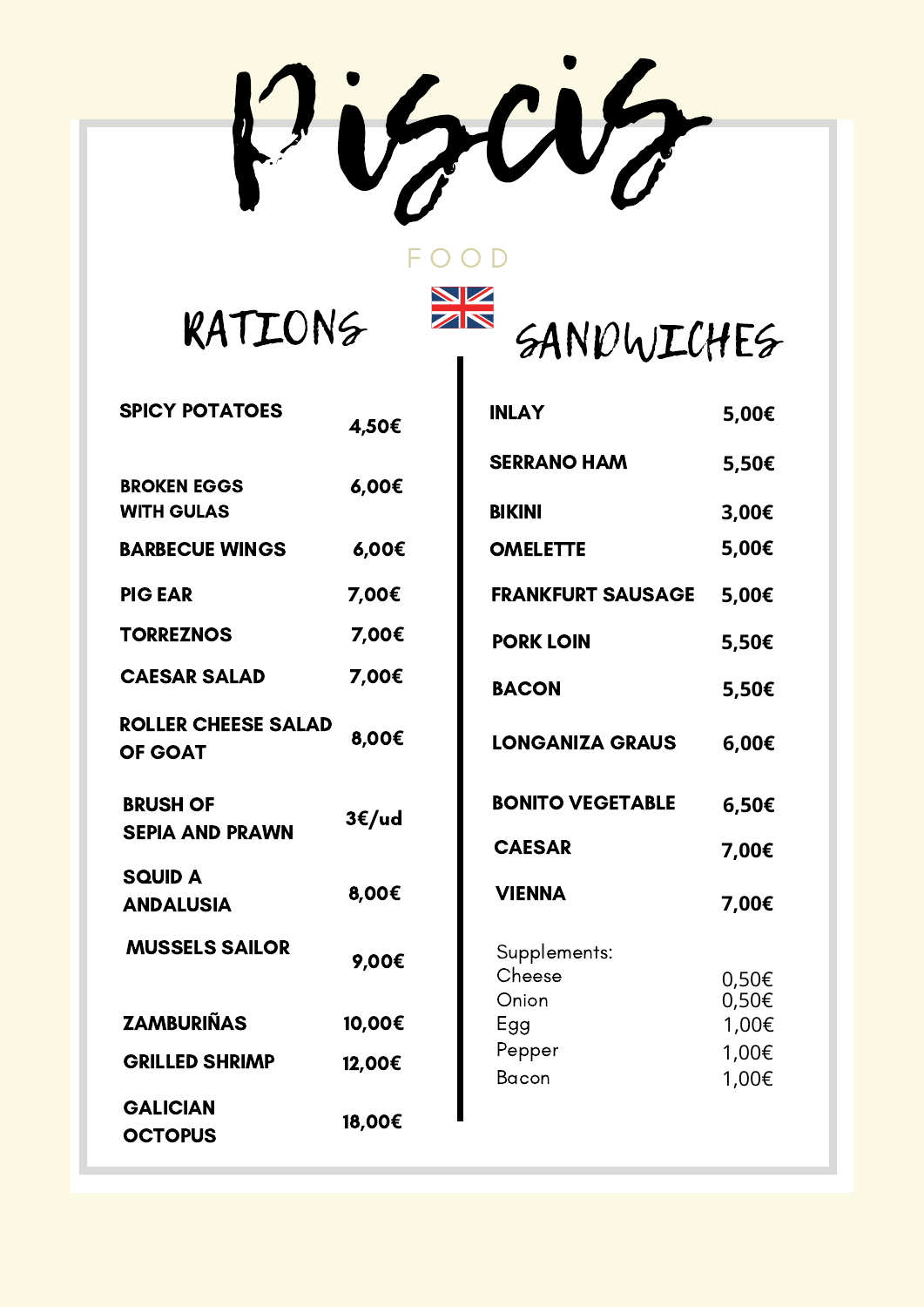r Wa

V

| Pourge                                                                         |                                                    |
|--------------------------------------------------------------------------------|----------------------------------------------------|
| <b>INGREDIENTS TO</b><br><b>CHOOSE</b>                                         | 5,00€                                              |
| <b>CRISPY CHICKEN</b>                                                          | 7,00€                                              |
| <b>ANGUS BEEF WITH</b><br><b>GOAT CHEESE</b>                                   | 7,50€                                              |
| Supplements:<br>Cheese<br>Onion<br>Bacon<br>Egg<br>Pepper<br>Goat cheese sauce | 0,50€<br>0,50€<br>1,00€<br>1,00€<br>1,00€<br>1,00€ |
| Mayonnaise curry sauce                                                         | 1,00€                                              |
| Gijon honey and mustard<br>sauce                                               | 1,00€                                              |



| <b>MEAT COMBINED</b>                                              | 8,00€  | <b>HOME</b>                                  | し,ひひと |
|-------------------------------------------------------------------|--------|----------------------------------------------|-------|
| Salad, chips,<br>and meat to choose                               |        | Plate or sandwich,<br>glass of wine or water |       |
| <b>COMBINED PLATE</b><br><b>SEPIA AND PRAWNS</b><br>Salad, chips. | 10,00€ | Dessert                                      |       |
| <b>BEEF ENTRECOT</b><br>With potatoes and sauce to                | 12,00€ | <b>DESSERT OF</b><br><b>HOME</b>             | 3,00€ |

taste

| ZN                      |        |
|-------------------------|--------|
| <b>MARGUERITE</b>       | 8,50€  |
| <b>4 SEASONS</b>        | 10,00€ |
| <b>BARBECUE</b>         | 10,00€ |
| <b>SPINACH AND GOAT</b> | 10,00€ |
| <b>4 CHEESE</b>         | 10,00€ |
| <b>FOIE AND APPLE</b>   | 11,00€ |
| Supplements:            |        |
| Jamon                   | 1,00€  |
| Sweet ham               | 1,00€  |
| Tuna                    | 1,00€  |
| Bacon                   | 1,00€  |
| Egg                     | 1,00€  |
| Pepper                  | 1,00€  |
|                         |        |

Pizza

Lunches

LUNCH OF **HOME** 

8,00**€**

Dessert